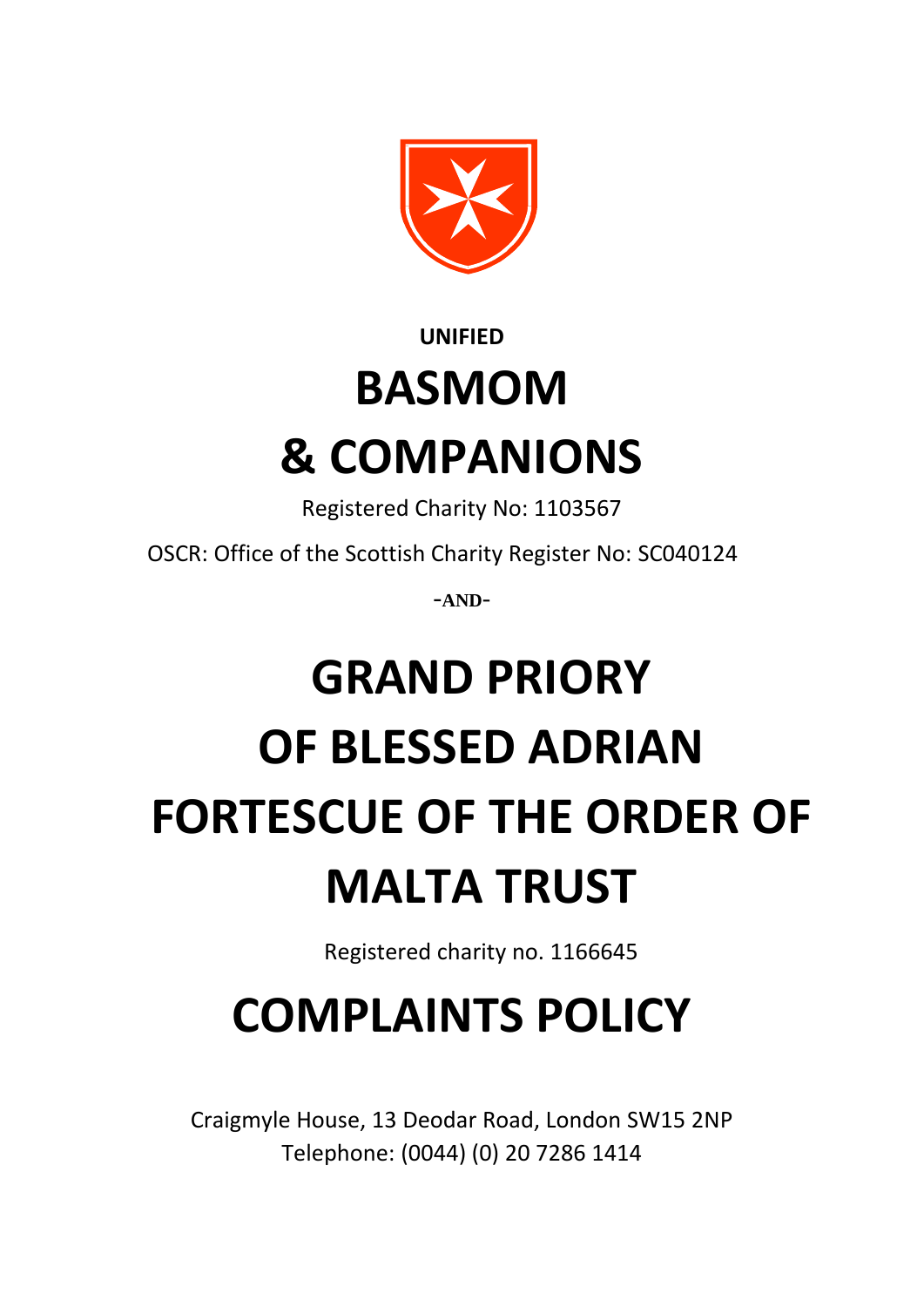#### **BASMOM, Grand Priory of England and Companions – Complaints Policy**

| For information and guidance                  |
|-----------------------------------------------|
| Approved and issued                           |
| Trustees, BASMOM, Members, Volunteers, Guests |
| The Hospitaller                               |
| 1.0                                           |
| ?                                             |
| 7                                             |
|                                               |

#### **INTRODUCTION**

- 1.1 This complaints policy is applicable to and governs the activities and conduct of each of the following organizations (referred to hereinafter separately and collectively as the Order) and all those persons who volunteer or otherwise work on behalf of the Order:
- 1.1.1 British Association of the Sovereign Military Order of Malta (BASMOM) an incorporated charity registered under the name BASMOM and number 1103567 its committees and affiliates. BASMOM has sole charge of the hospitaller activity in England, Scotland & Wales of the Sovereign Military Order of Malta a lay religious order, including, for example, pilgrimages to Lourdes and Walsingham, care of the elderly, supporting the homeless, organising soup kitchens, contributing to international hospitaller initiatives and so forth.
- 1.1.2 The Companions of the Order of Malta (the CoM) constituted as part of BASMOM and supported by subscriber members known as Companions. The CoM is dedicated to delivering the charitable work of BASMOM through the voluntary work of Companions and those who volunteer to work with us. The main aims of the CoM are the care of the marginalised and homeless, the poor and the elderly, as well as supporting BASMOM pilgrimages and religious services.
- 1.1.3 The Grand Priory of Blessed Adrian Fortescue of the Order of Malta Trust, a registered charity under no.1166645, which has as its objects the advancement of the Roman Catholic Religion, of any charitable works of the Order, and the relief of poverty.
- 2. The Order of Malta ("BASMOM" or "the Charity") takes complaints seriously, whatever their source. For this reason, the trustees of the Charity ("the Trustees") require there to be a process for raising and dealing with complaints seriously and in a formal manner.
- 3. This Policy sets out the requirements for raising, and dealing with, a complaint. It should be noted that the requirements of this policy do not apply in cases where child protection issues are involved. In such cases, the separate Safeguarding and Child Protection Policy should be consulted.
- 4. This policy applies to the Trustees, the members of BASMOM Council ("BASMOM Committee"), BASMOM Members and the Charity's Volunteers.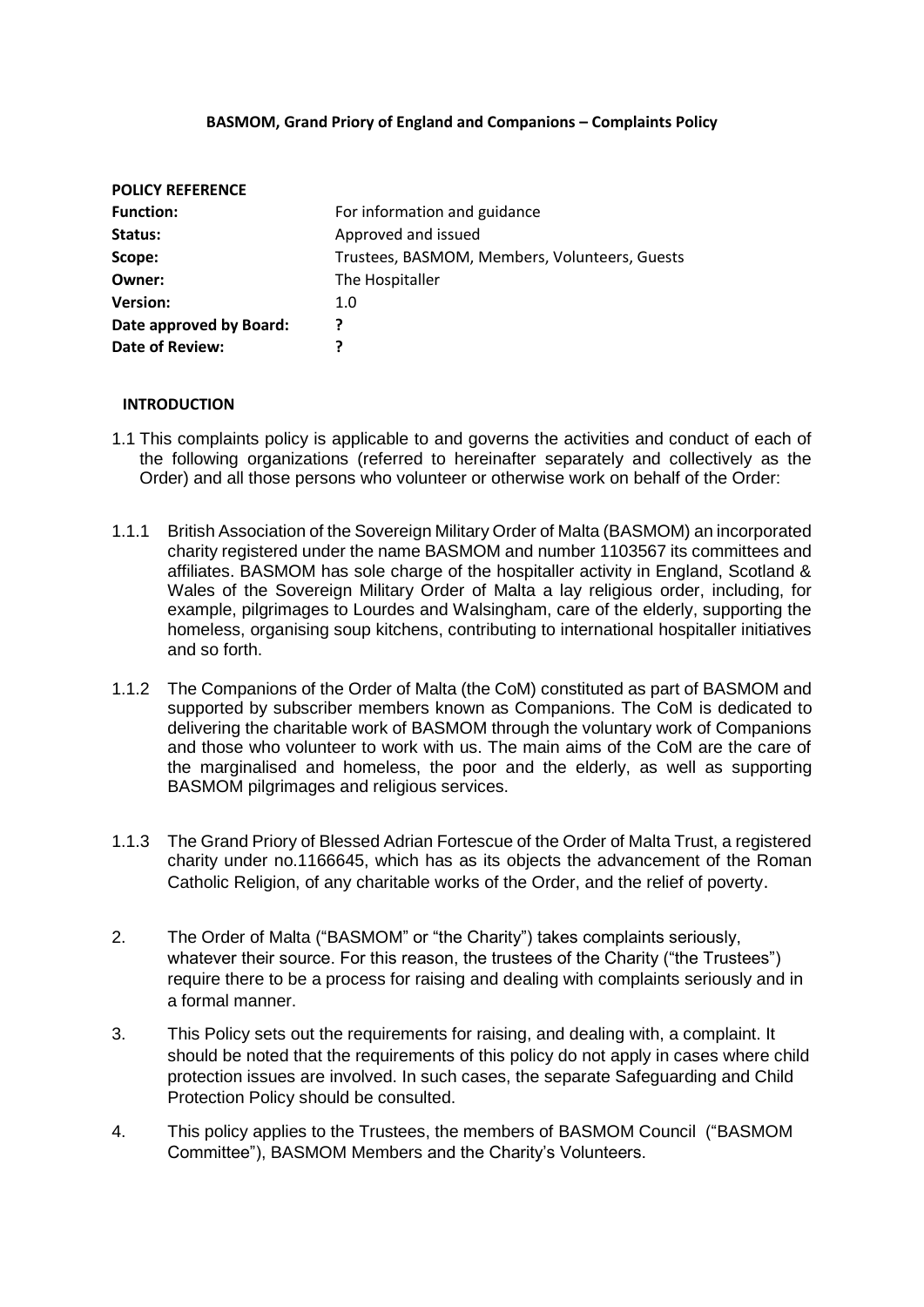- 5. On behalf of the Trustees, the BASMOM Committee members must ensure that the contents of this Policy are communicated to all the Charity's Members and Volunteers. This communication must be evidenced in writing and refreshed on an annual basis.
- 6. BASMOM must publish this Policy on its website.

#### **Definitions**

| Appeal     | The process for an independent review of a Complaint.                                                                                                                                                                                                          |
|------------|----------------------------------------------------------------------------------------------------------------------------------------------------------------------------------------------------------------------------------------------------------------|
| Appellant  | The person making an Appeal to an ICP.                                                                                                                                                                                                                         |
| Child      | Anyone under the age of 18.                                                                                                                                                                                                                                    |
| Concern    | A problem that is capable of being resolved to the satisfaction of all<br>parties through informal discussions.                                                                                                                                                |
| Complaint  | A formal process for raising problems that are not capable of being<br>resolved informally or that are so serious that an informal approach is<br>not appropriate.                                                                                             |
| <b>ICP</b> | An Independent Complaints Panel is a body convened for the<br>purposes of hearing Appeals. It will normally comprise three members<br>of the Board of Trustees, but may include other individuals appointed<br>at the discretion of the President of Trustees. |
| Volunteer  | Any person who attends a designated BASMOM activity in a voluntary<br>capacity.                                                                                                                                                                                |

#### **Policy**

7. The Hospitaller of BASMOM ("BASMOM Hospitaller") is responsible for establishing appropriate procedures and documentation to ensure that the requirements of this Policy are followed. The BASMOM Chancellor will submit a short report on the number and type of complaints to the Trustees on an annual basis.

#### **Raising a Concern**

- 8. It is the expectation that most problems can be addressed by raising a concern, either with the appointed leader of the relevant BASMOM, Companions or Grand Priory activity or, failing that, the BASMOM Chancellor. A Concern becomes a Complaint if it cannot be resolved in this informal manner and is received by the Charity in writing.
- 9. The formal complaints procedure set out below should only be followed if a Concern has been not been resolved, unless the person making the Complaint considers that it is sufficiently serious that it cannot be addressed informally.
- 10. Whether informal or formal, all Concerns and Complaints must receive fair and proper consideration and a timely response. Typically, concerns should be resolved within fifteen working days of being raised. Making a Complaint.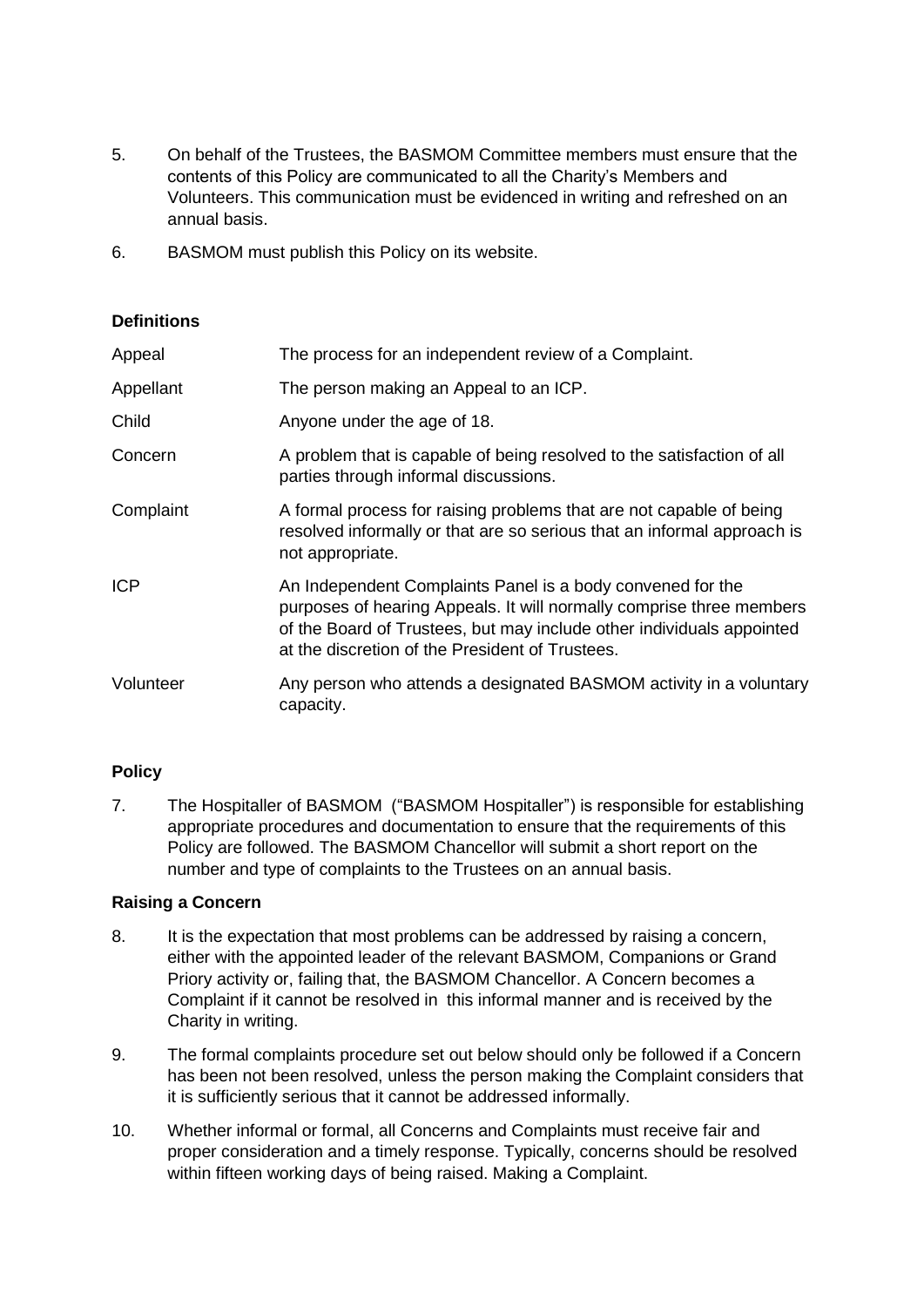- 11. Where someone wishes to make a formal Complaint about an activity organiser or Volunteer, they should do so in writing addressed to BASMOM Chancellor in the first instance. Any Complaint about a Trustee should be addressed to the President of Trustees. If a Child wishes to make a Complaint, their parent or guardian should countersign the document.
- 12. All Complaints will be treated in accordance with the Charity's Confidentiality Policy.
- 13. The BASMOM Hospitaller or the President, as appropriate, will determine the best way to address the Complaint and whether or not responsibility for dealing with it should be delegated to another member of the BASMOM Committee or another Trustee, as appropriate.
- 14. The BASMOM Hospitaller or the President, as appropriate, is responsible for ensuring that the Complaint is resolved in a timely manner and that the person making the Complaint (and their parent or guardian in the case of a Child) is kept fully informed. Most Complaints should be resolved within fifteen working days.
- 15. The person making the Complaint will be notified of the decision of the Hospitaller of BASMOM or the President, as appropriate, in writing and may request a meeting with the BASMOM Hospitaller or the President, as appropriate, to clarify any points arising from the decision.
- 16. A written record must be kept of all Complaints, the date on which they were received, the discussions that arose, the resolution agreed and whether or not the matter was taken to appeal. These records will be kept for a period of five years.
- 17. In the event that the person making a Complaint is dissatisfied with the outcome of the decision of the BASMOM Hospitaller or the BASMOM President, as appropriate, they may make an Appeal to an Independent Complaints Panel ("ICP").

#### **Making an Appeal**

- 18. Where a person making a Complaint wishes to make an Appeal against the decision of the BASMOM Hospitaller, they should notify the President of BASMOM. An Appeal against a decision of the President of Trustees should be made to one of the other Trustees ("the Alternative Trustee"). Any notification should be in writing within ten days of having been notified of the initial decision and should request that an ICP be set up for this purpose of hearing their Appeal.
- 19. The letter from the person requesting an Appeal must set out the reasons for the Appeal, together with the remedies that they are seeking.
- 20. On receiving such an Appeal, the President of BASMOM or the Alternative Trustee must set a date for the hearing. The date of the hearing should be within twenty working days of the date of the Appeal letter (but not less than ten working days in order to allow time for the submission of written evidence).
- 21. It is the responsibility of the President of BASMOM or the Alternative Trustee to select the members of the ICP and to appoint a President ("the President of the ICP").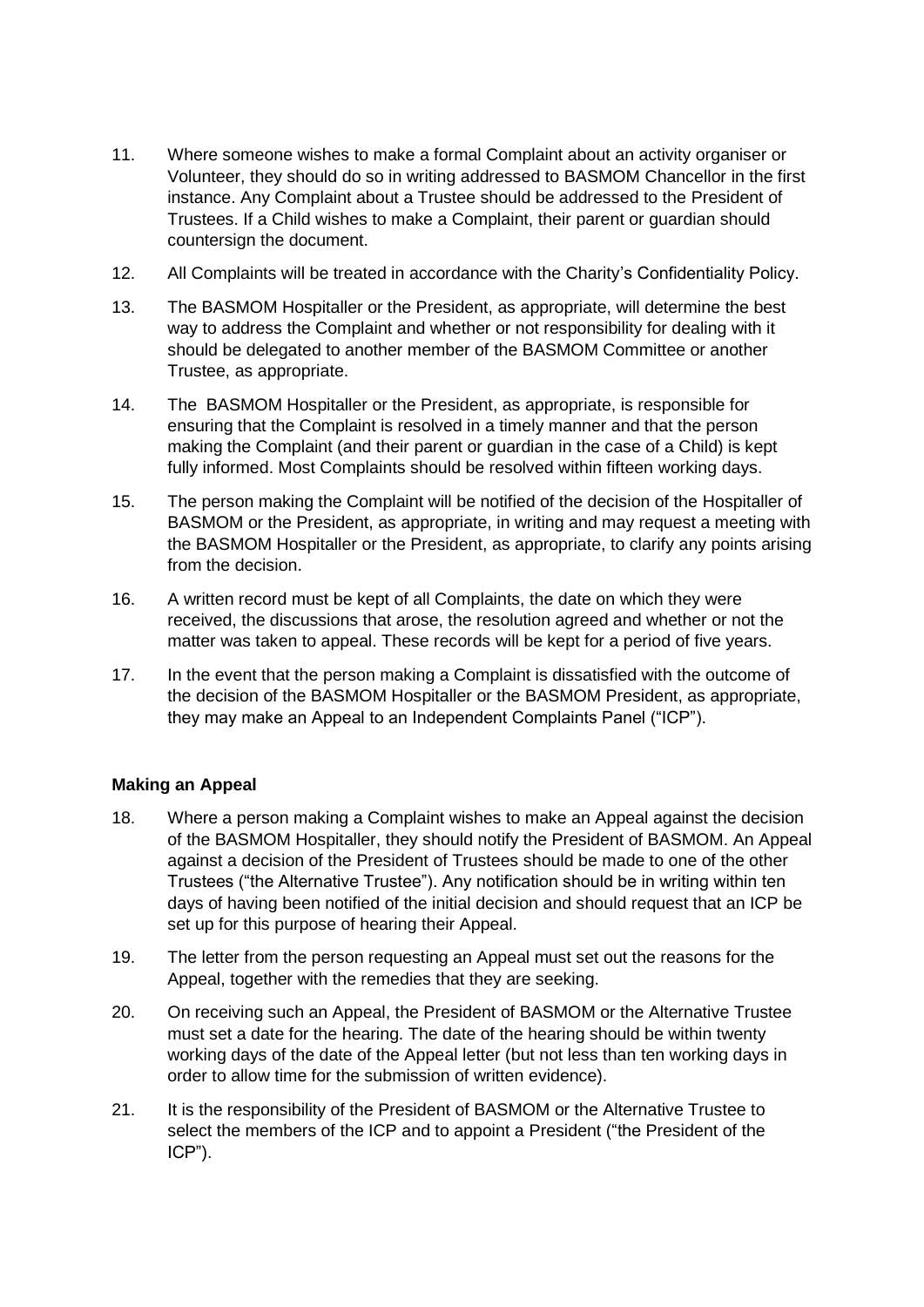- 22. All written evidence to be considered by the ICP must be submitted to the President of the ICP no later than five working days before the date of the hearing.
- 23. The role of the ICP is to assess the merits of the Appeal, based on the facts presented to it by the Appellant and any other interested parties. The ICP is obliged to consider only the matters raised in the letter requesting the Appeal, although it may use its discretion to consider other relevant matters if it sees fit.
- 24. When considering an Appeal, the ICP will take the following into account:
	- i. Did the BASMOM Chairman or the President, as appropriate, act within his or her authority?
	- ii. Did BASMOM President or the President of Trustees, as appropriate, act reasonably given all the facts and circumstances at the time of the decision?
	- iii. Was due process followed? iv. Are there any subsequent mitigating factors not available to the BASMOM Chancellor or the President at the time of the decision?
- 25. If the Appeal relates to, or includes, a Complaint about the behaviour of BASMOM President, the ICP will also consider:
	- i. Whether the facts demonstrate that BASMOM President has breached the terms of his or her office
	- ii. Whether the facts demonstrate that BASMOM President has breached the Charity's policies
	- iii. Whether the facts demonstrate that BASMOM President has not behaved in accordance with the standards expected by the Charity Should the ICP find that any of these points has been demonstrated, the matter must be referred to the President of Trustees for consideration at a meeting of the Board of Trustees.
- 26. The President of the ICP has total discretion to determine how the Appeal will be heard, who may attend and who may present to it, save for the following points:
	- i. If the Appeal involves a Child, his or her parents (or guardians) may choose whether or not the Child should attend.
	- ii. The Appellant has the right to submit written evidence to the ICP and to address the Panel with regard to the Complaint.
	- iii. BASMOM President has the right to submit written evidence to the ICP and to address the Panel with regard to the Complaint. 4
- 27. The ICP should attempt to come to a decision at the hearing and notify the Appellant at the time. If the ICP decides this is not practicable, then the President of the ICP will notify the Appellant and BASMOM President that further consideration is necessary. A final decision must be reached within fifteen working days of the hearing.
- 28. It is the responsibility of the President of the ICP to inform the Appellant, BASMOM President in writing. The letter will state the reasons for decision and any recommendations arising from it.